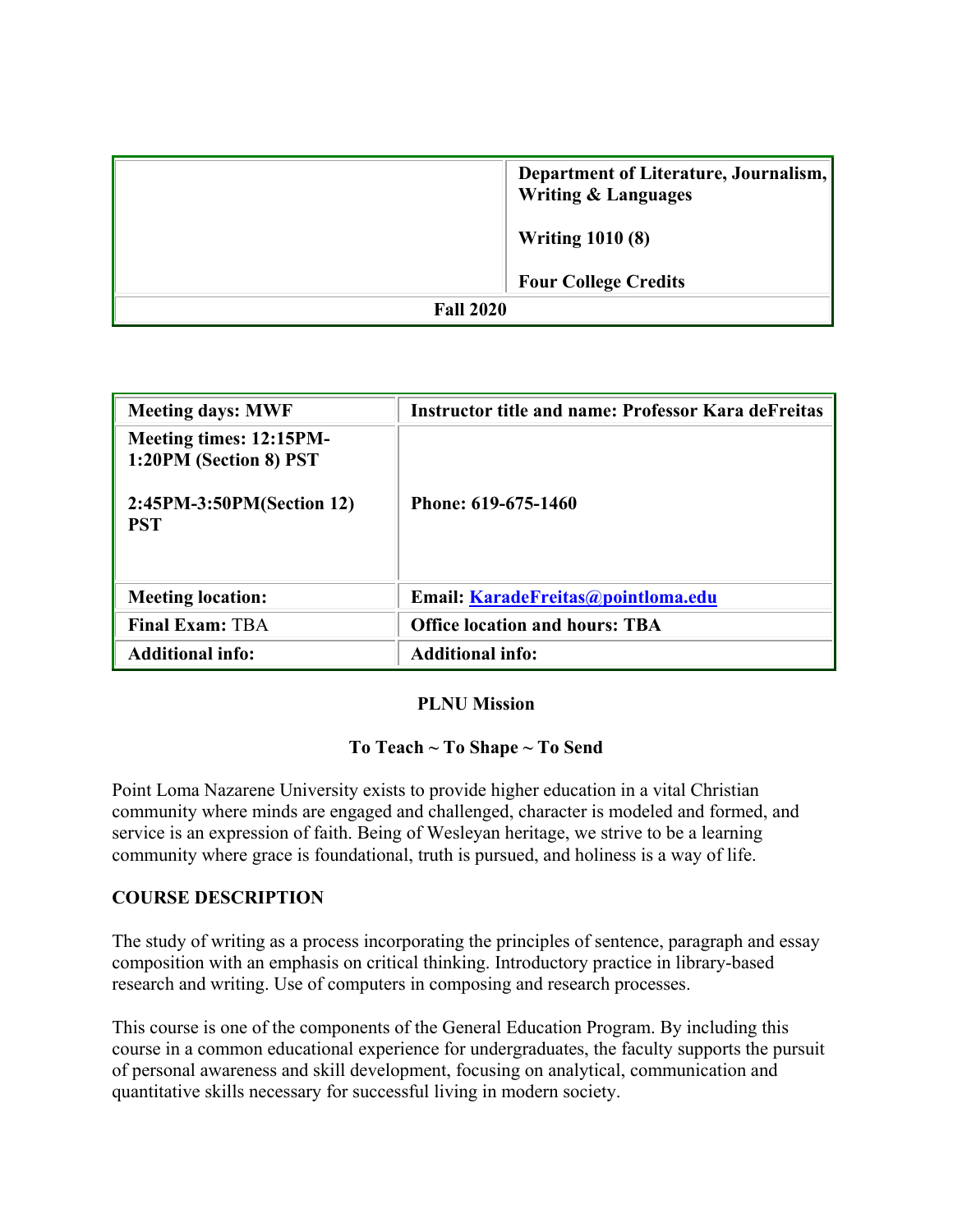### **COURSE LEARNING OUTCOMES**

This course focuses on writing as a skill and a process; that is, like learning to ride a bike or play tennis, progress is achieved through practice. Writing improves through time, patience, rewriting, editing and studying the skills of other writers. As a class, we will study professional writers' work and learn together what is effective and successful about those pieces. Students in this course will practice developing, organizing, editing, and revising various types of skills in critical thinking, active reading and competent writing, and will understand the importance of personal and academic competency.

Also: Upon completion of this course, students will be able to:

- 1. Apply the conventions of the English language and creative skills in various forms of academic writing genres.
- 2. Demonstrate knowledge of stages of the writing process in academic writing: planning, drafting, organizing, composing, revising, and editing.
- 3. Evaluate and utilize rhetorical modes of organization in written compositions: narrative and argument specifically.
- 4. Demonstrate knowledge of and apply documentation formats to properly cite research in written compositions.
- 5. Critically analyze writing to determine point of view, tone, purpose, audience, and theme to enable reflection and response in written compositions.
- 6. Evaluate and examine differing perspectives; evaluate and locate the points of argument and the strengths and weaknesses of the argument.

### **REQUIRED TEXTS AND RECOMMENDED STUDY RESOURCES**

- 1. Andrea Lunsford. "The St. Martin's Handbook." 8th edition.
- 2. McQuade and Atwan. "The Writer's Presence." 7th edition (find used).

### **COURSE CREDIT HOUR INFORMATION**

| <b>Distribution of Student Learning Hours</b>     |                                  |  |  |  |
|---------------------------------------------------|----------------------------------|--|--|--|
| Category                                          | <b>Time Expectation in Hours</b> |  |  |  |
| Online Participation in Discussions, Groups, etc. | 2hrs/wk                          |  |  |  |
| <b>Reading Assignments</b>                        | $6$ hrs/w $k$                    |  |  |  |
| <b>Written Assignments</b>                        | $6$ hrs/w $k$                    |  |  |  |
| Other Assignments & Learning Activities           | 1 <sub>hr</sub> /w <sub>k</sub>  |  |  |  |
| Quizzes, Surveys                                  | 1 <sub>hr</sub> /w <sub>k</sub>  |  |  |  |
| <b>Total Hours</b>                                | $16$ hrs/wk                      |  |  |  |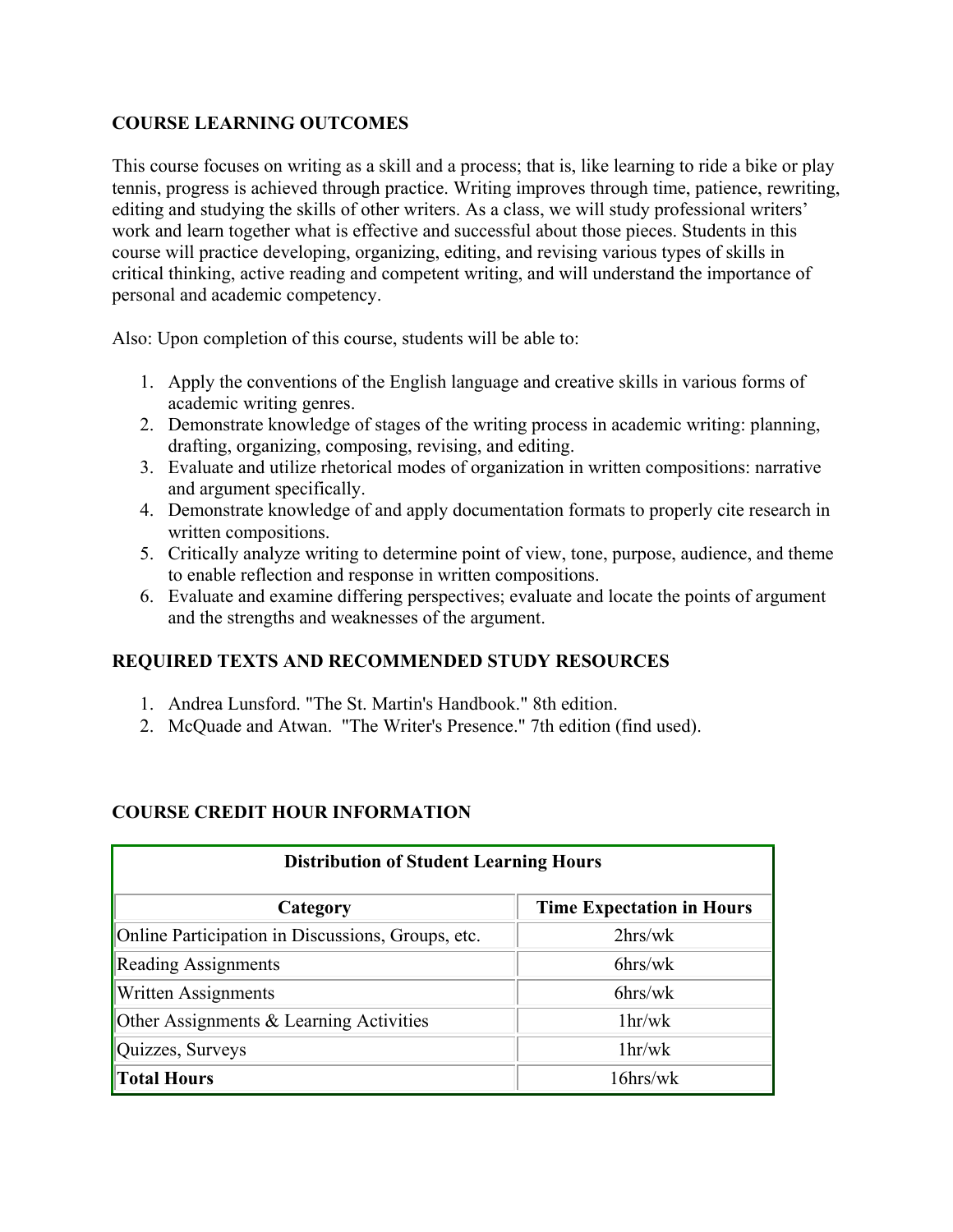#### **ASSESSMENT AND GRADING**

Student grades will be posted in the Canvas grade book no later than midnight on Tuesday of each week beginning in Week Two of this course. It is important to read the comments posted in the grade book as these comments are intended to help students improve their work. Final grades will be posted within one week of the end of the class. Grades will be based on the following:

## **Assignment distribution by percentage:**

- Essays:  $40\%$
- Mini-essays, homework and participation: 15%
- Midterm:  $10\%$
- Final Research Project: 20%
- Final Exam:  $15%$

| <b>Standard Grade Scale Based on Percentages</b> |               |               |               |                |  |  |
|--------------------------------------------------|---------------|---------------|---------------|----------------|--|--|
|                                                  | B             | C             |               |                |  |  |
| A 93-100                                         | $B+87-89$     | $C+77-79$     | $D+67-69$     | F Less than 59 |  |  |
| $A - 90 - 92$                                    | 83-86<br>B    | $C$ 73-76     | $D$ 63-66     |                |  |  |
|                                                  | $B - 80 - 82$ | $C - 70 - 72$ | $D - 60 - 62$ |                |  |  |

### **STATE AUTHORIZATION**

State authorization is a formal determination by a state that Point Loma Nazarene University is approved to conduct activities regulated by that state. In certain states outside California, Point Loma Nazarene University is not authorized to enroll online (distance education) students. If a student moves to another state after admission to the program and/or enrollment in an online course, continuation within the program and/or course will depend on whether Point Loma Nazarene University is authorized to offer distance education courses in that state. It is the student's responsibility to notify the institution of any change in his or her physical location. Refer to the map on [State Authorization](https://www.pointloma.edu/offices/office-institutional-effectiveness-research/disclosures) to view which states allow online (distance education) outside of California.

### **INCOMPLETES AND LATE ASSIGNMENTS**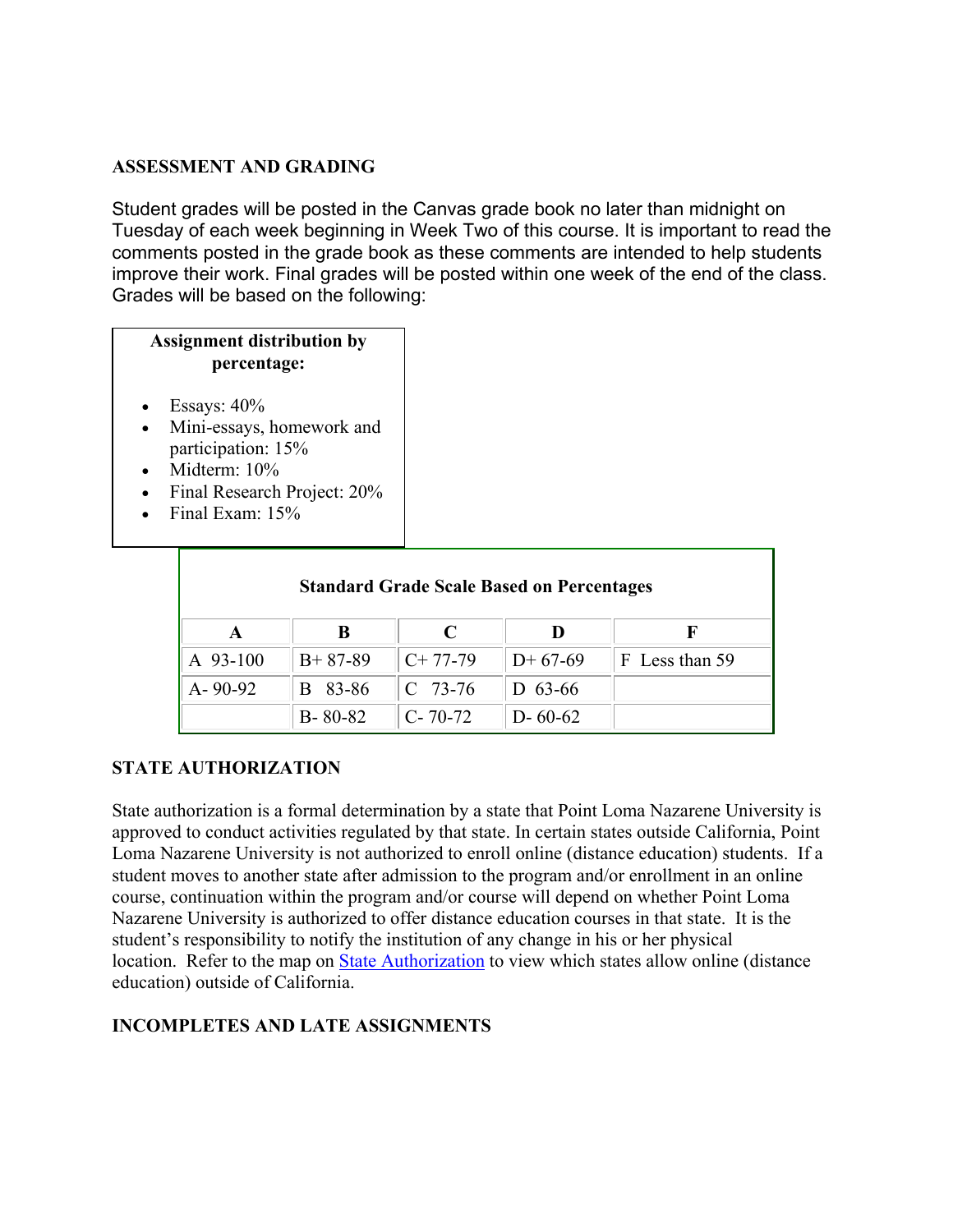All assignments are to be submitted/turned in by the beginning of the class session when they are due—including assignments posted in Canvas. Incompletes will only be assigned in extremely unusual circumstances.

# **FINAL EXAMINATION POLICY**

Successful completion of this class requires taking the final examination **on its scheduled day**. The final examination schedule is posted on the [Class Schedules](http://www.pointloma.edu/experience/academics/class-schedules) site. No requests for early examinations or alternative days will be approved.

### **PLNU COPYRIGHT POLICY**

Point Loma Nazarene University, as a non-profit educational institution, is entitled by law to use materials protected by the US Copyright Act for classroom education. Any use of those materials outside the class may violate the law.

## **PLNU ACADEMIC HONESTY POLICY**

Students should demonstrate academic honesty by doing original work and by giving appropriate credit to the ideas of others. Academic dishonesty is the act of presenting information, ideas, and/or concepts as one's own when in reality they are the results of another person's creativity and effort. A faculty member who believes a situation involving academic dishonesty has been detected may assign a failing grade for that assignment or examination, or, depending on the seriousness of the offense, for the course. Faculty should follow and students may appeal using the procedure in the university Catalog. See [Academic Policies](http://catalog.pointloma.edu/content.php?catoid=18&navoid=1278) for definitions of kinds of academic dishonesty and for further policy information.

# **PLNU ACADEMIC ACCOMMODATIONS POLICY**

While all students are expected to meet the minimum standards for completion of this course as established by the instructor, students with disabilities may require academic adjustments, modifications or auxiliary aids/services. At Point Loma Nazarene University (PLNU), these students are requested to register with the Disability Resource Center (DRC), located in the Bond Academic Center. [\(DRC@pointloma.edu](mailto:DRC@pointloma.edu) or 619-849-2486). The DRC's policies and procedures for assisting such students in the development of an appropriate academic adjustment plan (AP) allows PLNU to comply with Section 504 of the Rehabilitation Act and the Americans with Disabilities Act. Section 504 (a) prohibits discrimination against students with special needs and guarantees all qualified students equal access to and benefits of PLNU programs and activities. After the student files the required documentation, the DRC, in conjunction with the student, will develop an AP to meet that student's specific learning needs. The DRC will thereafter email the student's AP to all faculty who teach courses in which the student is enrolled each semester. The AP must be implemented in all such courses.

If students do not wish to avail themselves of some or all of the elements of their AP in a particular course, it is the responsibility of those students to notify their professor in that course. PLNU highly recommends that DRC students speak with their professors during the first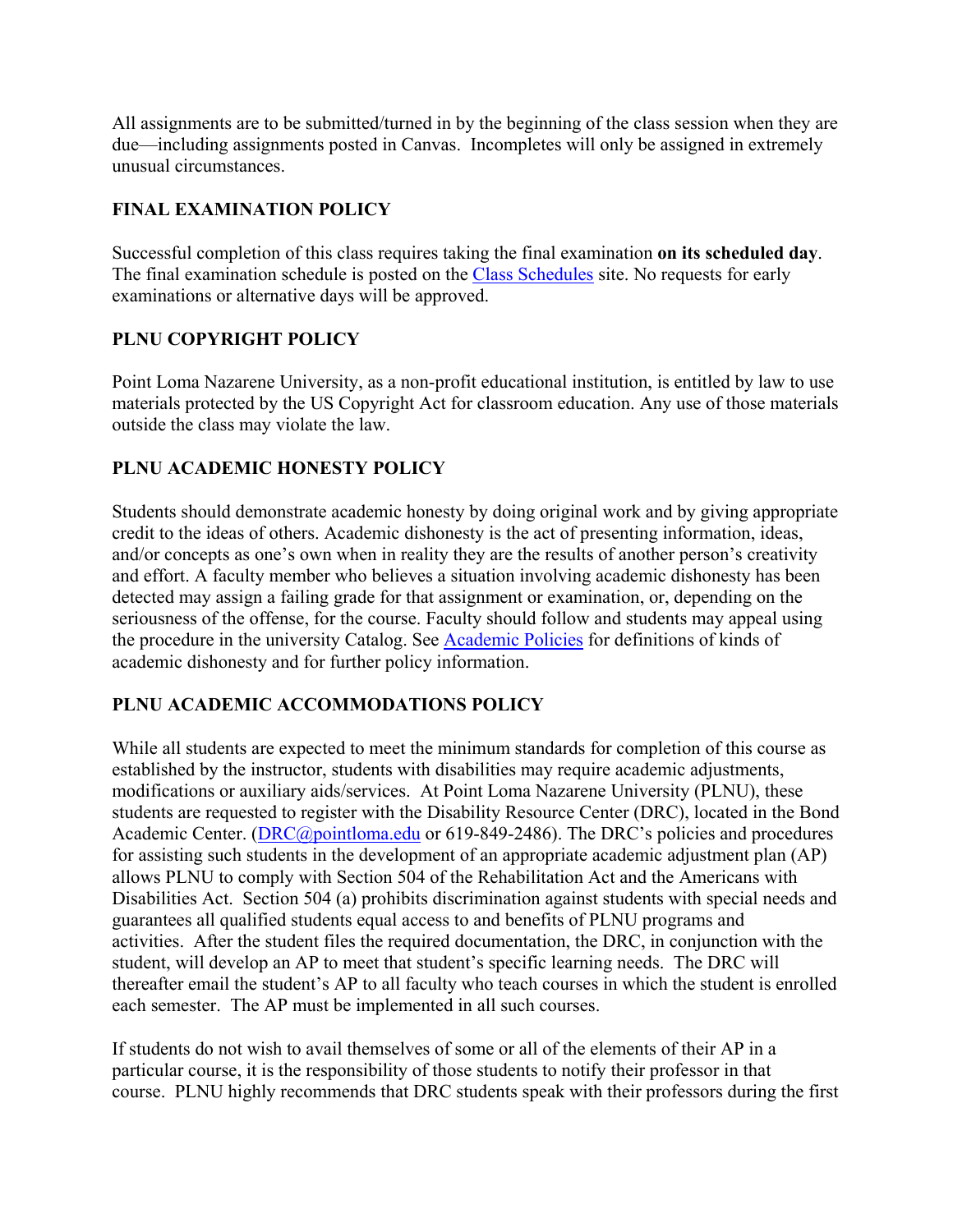two weeks of each semester about the applicability of their AP in that particular course and/or if they do not desire to take advantage of some or all of the elements of their AP in that course.

### **PLNU ATTENDANCE AND PARTICIPATION POLICY**

#### **Face-to-Face Format**

Regular and punctual attendance at all classes is considered essential to optimum academic achievement. If the student is absent from more than 10 percent of class meetings, the faculty member can file a written report which may result in de-enrollment. If the absences exceed 20 percent, the student may be de-enrolled without notice until the university drop date or, after that date, receive the appropriate grade for their work and participation. See [Academic Policies](http://catalog.pointloma.edu/content.php?catoid=18&navoid=1278) in the Undergraduate Academic Catalog.

### **Hybrid Format**

At Point Loma Nazarene University, attendance is required at all scheduled classes. Adult Degree Completion courses are taught in the hybrid format, which means some class meetings will be face-to-face and some will be online.

Attendance in the face-to-face classes is to be for the entire time of the class. Arriving late or leaving early will be considered a partial absence. A day of attendance in an online class is determined as contributing a substantive note, assignment, discussion, or submission that adds value to the course as determined by the instructor. Three days of attendance are required each week. (It may be any three days during the week.)

### **Face-to-face Portion of the Hybrid course**

In blended or hybrid courses, if a student misses one face-to-face class then the faculty member will send an email to the student and the Director of Student Success warning of attendance jeopardy. There are no exceptions to this policy.

If a student misses two face-to-face classes, the faculty member or Vice Provost for Academic Administration (VPAA) will initiate the student's de-enrollment from the course without further advanced notice to the student. If the date of de-enrollment is past the last date to withdraw from a class, the student will be assigned a grade of "F" and there will be no refund of tuition for that course.

### **Online Portion of the Hybrid Course**

If a student misses two online classes (fails to contribute to a discussion board) during the course, then the faculty member will send an email to the student and the Director of Student Success warning of attendance jeopardy. There are no exceptions to this policy.

If a student misses three online classes (fails to contribute to a discussion board by the due date) during the course, then the faculty member or Vice Provost for Academic Administration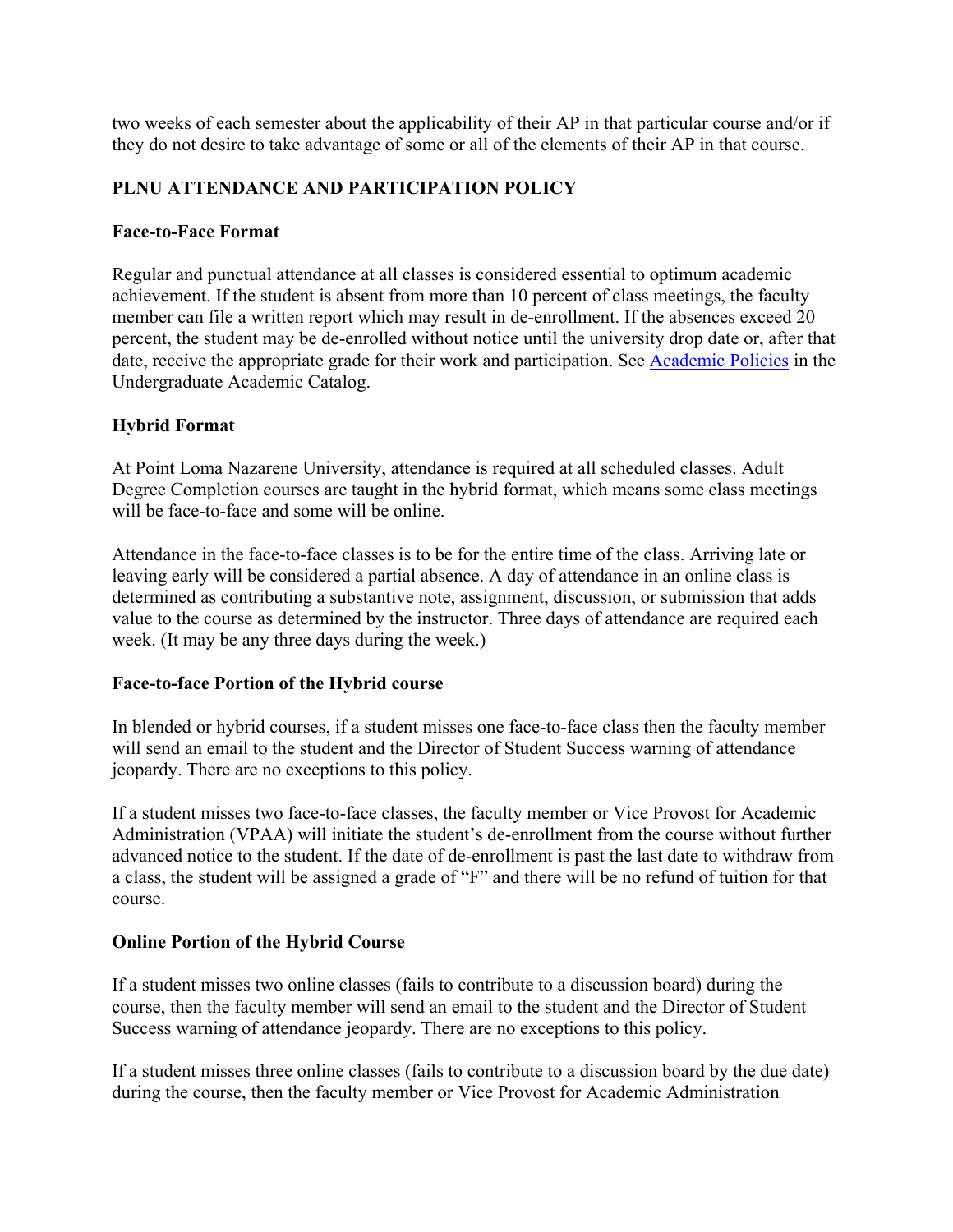(VPAA) will initiate the student's de-enrollment from the course without further advanced notice to the student. If the date of de-enrollment is past the last date to withdraw from a class, the student will be assigned a grade of "F" and there will be no refund of tuition for that course.

1 missed F2F class = warning

2 missed F2F classes = de-enrollment

2 missed online classes = warning

3 missed online classes = de-enrollment

### **Online Format**

Students taking online courses are expected to attend each week of the course. Attendance is defined as participating in an academic activity within the online classroom which includes posting in a graded activity in the course. (Note: Logging into the course does not qualify as participation and will not be counted as meeting the attendance requirement.)

Students who do not attend at least once in any 3 consecutive days will be issued an attendance warning. Students who do not attend at least once in any 7 consecutive days will be dropped from the course retroactive to the last date of recorded attendance.

### **THE WRITER'S STUDIO**

The Writer's Studio is available to those students whose diagnostic essay indicate that they need the additional one-on-one time that a trained student tutor can provide. Students who qualify for the Writer's Studio are registered for Wri 097 and attend weekly tutorials in support of this class. Students who do not complete the required ten tutorials by the deadline of two weeks before finals will not be assigned a grade for Writing 1010.

### **PUBLIC DISCOURSE**

Much of the work that we will do in class is cooperative, by nature of the class discussions and general feedback given to written work and projects; thus, you should think of all of your writing and speaking for and in class as public, not private, discourse. By continuing in this class, you acknowledge that your work will be viewed by others.

### **METHODS OF INSTRUCTION**

This class is interactive and activity and discussion-based. You will need to come to class prepared to talk and write about course readings and contribute to and lead discussions, small group activities, and peer reviews. Students who attend regularly, stay engaged in class activities, and keep up with assigned reading and writing will succeed in this class.

### **DESCRIPTION OF REQUIREMENTS:**